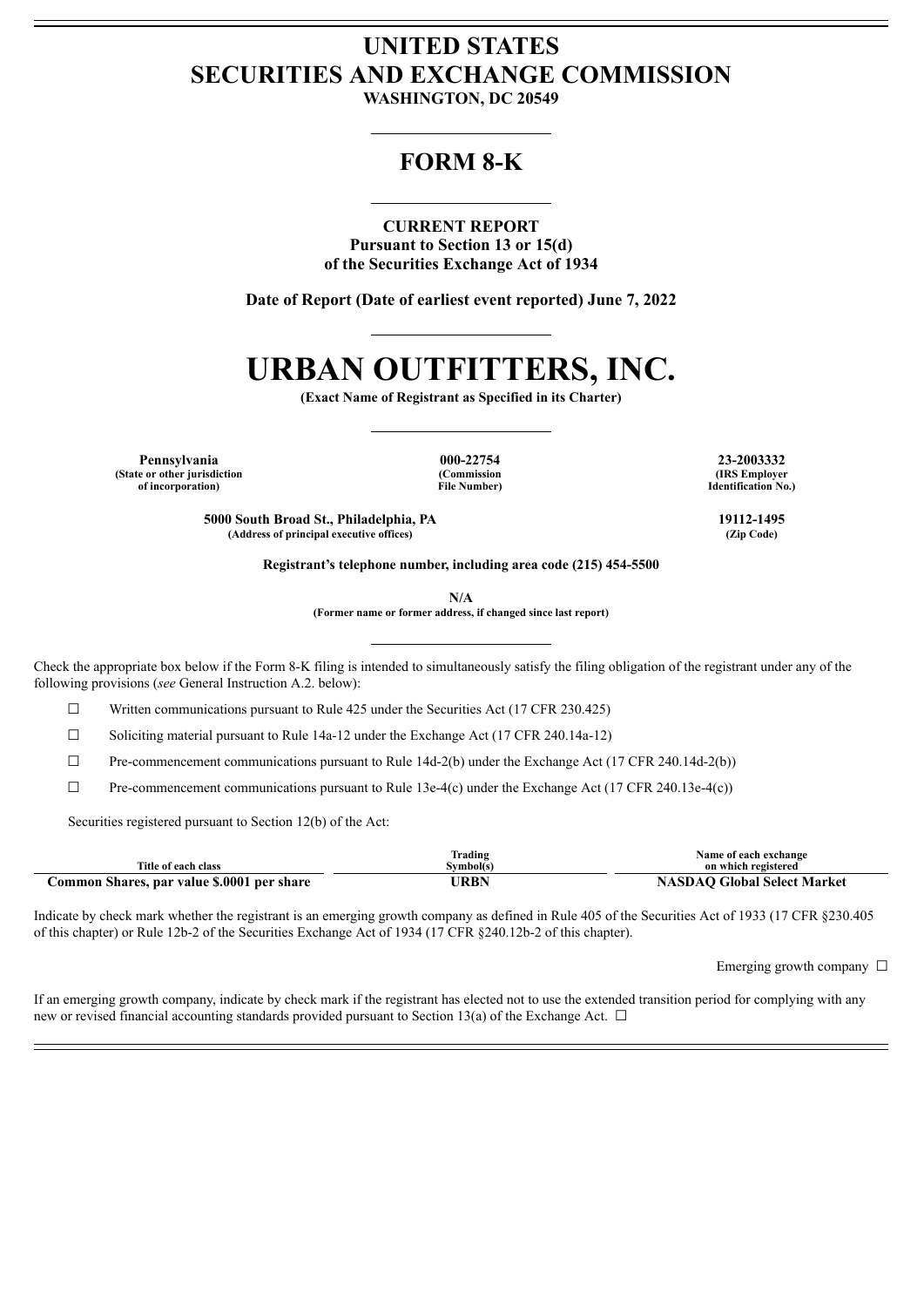#### Item 5.02. Departure of Directors or Certain Officers; Election of Directors; Appointment of Certain Officers; Compensatory **Arrangements of Certain Officers.**

As reported below in Item 5.07, on June 7, 2022, the shareholders of Urban Outfitters, Inc. (the "Company") approved the Amended and Restated Urban Outfitters 2017 Stock Incentive Plan (the "Amended 2017 Plan"), which was approved by the Company's board of directors on March 25, 2022. The Amended 2017 Plan amends and restates the Urban Outfitters 2017 Stock Incentive Plan (the "2017 Plan"), originally approved by the Company's shareholders on May 23, 2017. The Amended 2017 Plan (i) establishes minimum vesting and performance periods for all awards (subject to some limited exceptions); (ii) eliminates Administrator discretion to accelerate vesting of time-based awards; (iii) provides that cash dividends on restricted stock will be paid upon vesting; (iv) provides for double-trigger vesting upon a change of control, and (v) eliminates certain requirements, on a going forward basis, related to performance-based compensation to reflect the changes to Section 162(m) of the Internal Revenue Code in light of the Tax Cuts and Jobs Act, enacted on December 22, 2017.

The number of shares available under the Amended 2017 Plan (6,096,720) is limited to the shares not issued or subject to awards granted under the 2017 Plan as of March 25, 2022. Any shares that cease to be subject to awards under the 2017 Plan as a result of forfeiture will be made available under the Amended 2017 Plan. The term of the Amended 2017 Plan has not been extended and will expire (as originally intended) on December 11, 2026. The Company also adopted a clawback/recoupment policy in 2021, with awards granted under the Amended 2017 Plan subject to this policy.

The Amended 2017 Plan is described in detail in Proposal 3 in the Company's proxy statement for the Annual Meeting, filed with the Securities and Exchange Commission on April 1, 2022 (the "2022 Proxy Statement"). The descriptions of the Amended 2017 Plan contained herein and in the 2022 Proxy Statement are qualified in their entirety by reference to the full text of the Amended 2017 Plan, a copy of which is filed as Annex A to the 2022 Proxy Statement.

#### **Item 5.07. Submission of Matters to a Vote of Security Holders.**

On June 7, 2022, the Company held its Annual Meeting of Shareholders (the "Annual Meeting"). At the Annual Meeting, the Company's shareholders (i) elected each of the Company's ten nominees for director to serve a term expiring at the Annual Meeting of Shareholders in 2023, (ii) ratified the appointment of Deloitte & Touche LLP as the Company's independent registered public accounting firm for the fiscal year ending January 31, 2023, (iii) approved the Amended and Restated Urban Outfitters 2017 Stock Incentive Plan, (iv) approved, in an advisory, non-binding vote, the compensation of the Company's named executive officers, and (v) voted against the shareholder proposal regarding a supply chain report. The results of the voting on the proposals presented at the Annual Meeting were as follows:

1. Proposal No. 1: Election of Directors.

| Nominee               | For        | Against   | Abstain | <b>Broker</b><br><b>Non-Vote</b> |
|-----------------------|------------|-----------|---------|----------------------------------|
| Edward N. Antoian     | 81,062,497 | 693,852   | 55,504  | 5,600,563                        |
| Kelly Campbell        | 81,180,843 | 575,406   | 55,604  | 5,600,563                        |
| Harry S. Cherken, Jr. | 77,046,919 | 4,708,116 | 56,818  | 5,600,563                        |
| Mary C. Egan          | 81,729,061 | 27,393    | 55,399  | 5,600,563                        |
| Margaret A. Hayne     | 79,144,426 | 2,612,696 | 54,731  | 5,600,563                        |
| Richard A. Hayne      | 81,102,022 | 653,479   | 56,352  | 5,600,563                        |
| Amin N. Maredia       | 81,446,040 | 309,798   | 56,015  | 5,600,563                        |
| Wesley S. McDonald    | 81,439,516 | 315,502   | 56,835  | 5,600,563                        |
| Todd R. Morgenfeld    | 81,423,494 | 331,721   | 56,638  | 5,600,563                        |
| John C. Mulliken      | 81,286,708 | 468,532   | 56,613  | 5.600.563                        |

2. Proposal No. 2: Ratification of the appointment of Deloitte & Touche LLP as the Company's independent registered public accounting firm for Fiscal Year 2023.

| For                   | Against                                          | Abstain       | <b>Broker Non-Vote</b> |
|-----------------------|--------------------------------------------------|---------------|------------------------|
| $\Omega$<br>90<br>วกว | $\cap$<br>$\Delta$<br>1.20.<br><b>CONTRACTOR</b> | 27.22<br>1,44 |                        |

3. Proposal No. 3: Approval of the Amended and Restated Urban Outfitters 2017 Stock Incentive Plan.

| $\sim$<br>For | Against           | Abstain            | <b>Broker Non-Vote</b> |
|---------------|-------------------|--------------------|------------------------|
| 80,337,681    | 420.296<br>$\sim$ | 52.07<br>.8/t<br>. | 0.600.563              |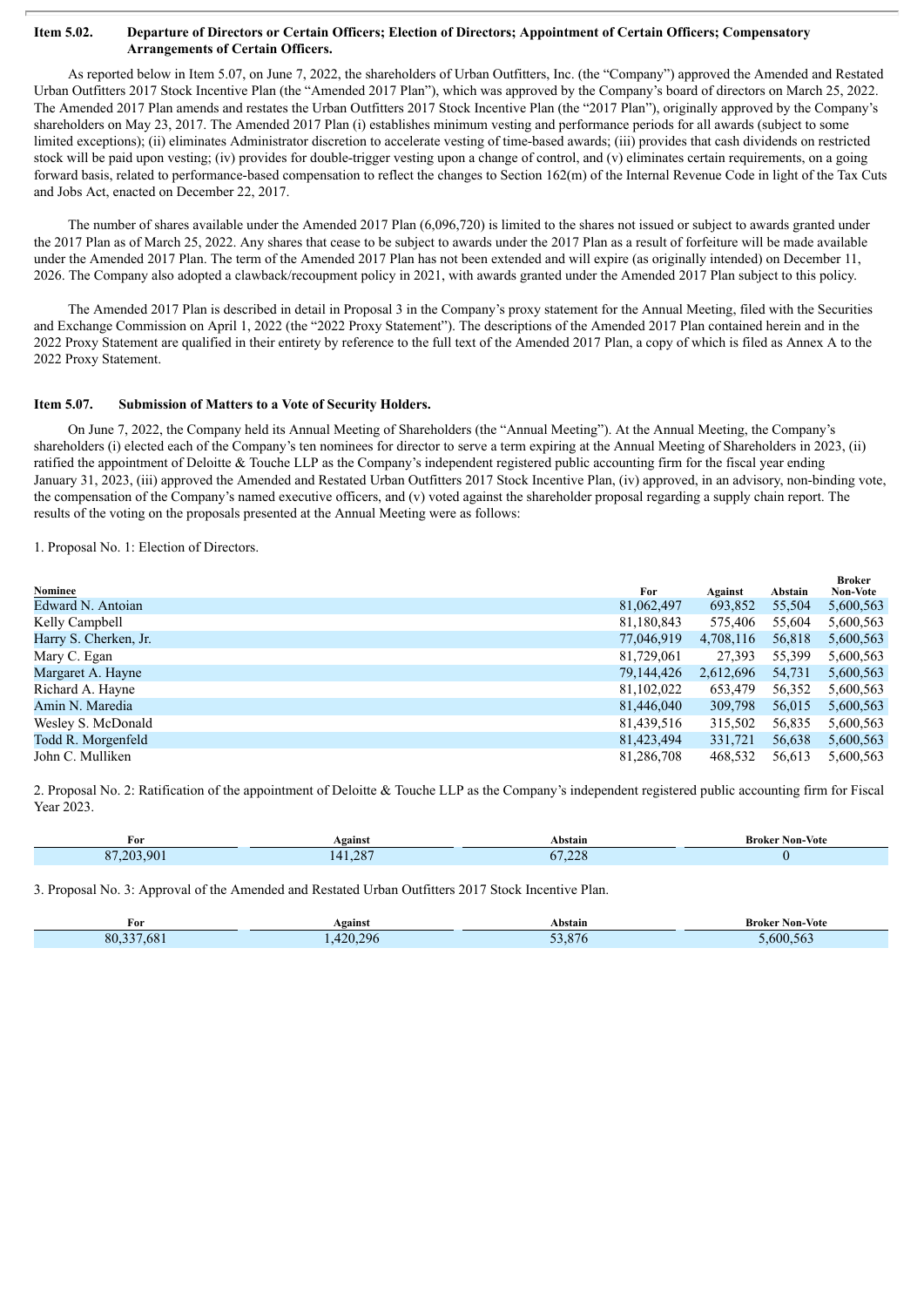4. Proposal No. 4: Advisory, non-binding vote to approve executive compensation.

| For                   | Against | Abstain      | Non-<br>Broker<br>-Vote<br>. |
|-----------------------|---------|--------------|------------------------------|
| $\gamma$ <sup>o</sup> | ۰4۶     | $60^{\circ}$ | $-\sqrt{2}$                  |
| $\Omega$ 1            | . .     | 166          | 600.563                      |

4. Proposal No. 5: Shareholder proposal regarding a supply chain report.

| m<br>For                                  | Against       | Abstain                 | <b>Broker Non-Vote</b> |
|-------------------------------------------|---------------|-------------------------|------------------------|
| $\sim$ $\sim$ $\sim$<br>12,689,533<br>$-$ | $,406.64^{-}$ | $\sqrt{2}$<br>$.0012 -$ | 0.600.563              |

#### **Item 8.01. Other Events.**

#### **Board Committees**

Following the Annual Meeting, the Company's Board of Directors (the "Board") elected Mr. Mulliken as Chair of its Nominating and Governance Committee to replace the vacancy created as a result of a Board member not standing for reelection. The following table reflects the new Board positions:

|                                  | Edward N.<br>Antoian | Kelly<br>Campbell | Harry S.<br>Cherken,<br>Jr. | Mary<br>C.<br>Egan | Margaret<br>А.<br>Havne | Richard A.<br>Havne | Amin N.<br>Maredia | Wesley<br>McDonald | Todd R.<br>Morgenfeld | John C.<br>Mulliken |
|----------------------------------|----------------------|-------------------|-----------------------------|--------------------|-------------------------|---------------------|--------------------|--------------------|-----------------------|---------------------|
| <b>Chairman of the Board</b>     |                      |                   |                             |                    |                         | X                   |                    |                    |                       |                     |
| <b>Lead Independent Director</b> | Χ                    |                   |                             |                    |                         |                     |                    |                    |                       |                     |
| <b>Committee Memberships</b>     |                      |                   |                             |                    |                         |                     |                    |                    |                       |                     |
| Audit                            | Х                    |                   |                             |                    |                         |                     |                    | Chair              | Х                     |                     |
| Compensation and                 |                      |                   |                             |                    |                         |                     |                    |                    |                       |                     |
| Leadership Development           |                      | X                 |                             |                    |                         |                     | X                  | X                  | Chair                 |                     |
| Nominating and Governance        |                      |                   |                             | Х                  |                         |                     | Х                  |                    |                       | Chair               |